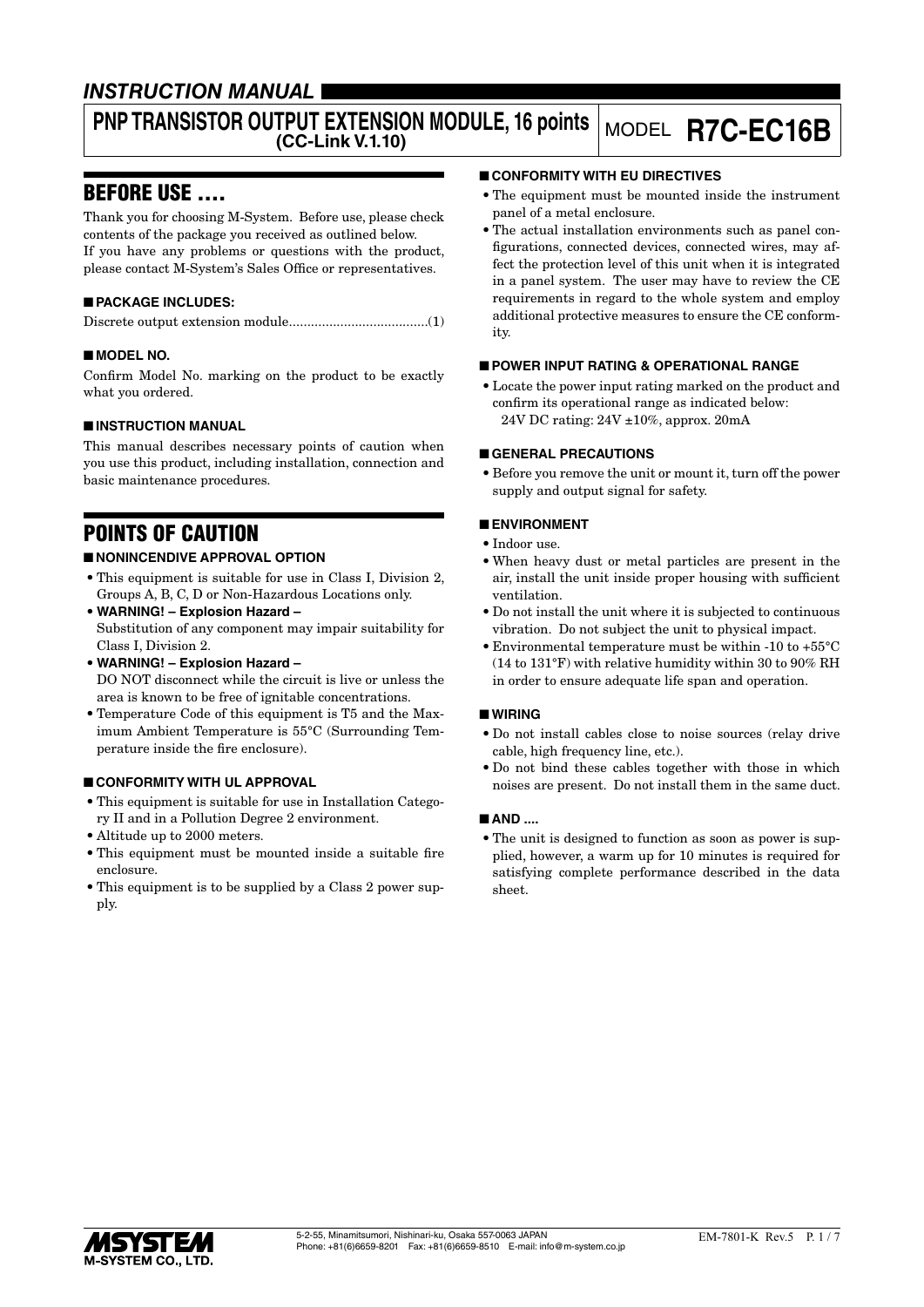## COMPONENT IDENTIFICATION



#### ■ **DISCRETE OUTPUT STATUS INDICATOR LED**

LED indicators show the signal status.

ON : LED ON OFF : LED OFF

#### ■ **OUTPUT TERMINAL ASSIGNMENT**

|              | 10<br>$+24V$   | 12<br>11<br>Y3<br>Y1                                   | 13<br>Y5 | 14<br>Υ7 | 15<br>16<br>YB<br>Y9 | 17<br>18<br>YD<br>YF |
|--------------|----------------|--------------------------------------------------------|----------|----------|----------------------|----------------------|
|              | 0V             | 3<br>$\overline{2}$<br>4<br>Y0<br>Y <sub>2</sub><br>Y4 | 5<br>Y6  | 6<br>Y8  | $\overline{7}$<br>YA | 8<br>9<br>YE<br>YC   |
| NO.          | ID             | <b>FUNCTION</b>                                        |          | NO.      | ID                   | <b>FUNCTION</b>      |
| 1            | 0V             | 0V                                                     |          | 10       | $+24V$               | 24V DC (common)      |
| $\mathbf{2}$ | Y <sub>0</sub> | Output 0                                               |          | 11       | Y1                   | Output 1             |
| 3            | Y2             | Output 2                                               |          | 12       | Y3                   | Output 3             |
| 4            | Y4             | Output 4                                               |          | 13       | Y5                   | Output 5             |
| 5            | Y6             | Output 6                                               |          | 14       | Y7                   | Output 7             |
| 6            | Y8             | Output 8                                               |          | 15       | Y9                   | Output 9             |
| 7            | YA             | Output 10                                              |          | 16       | YB                   | Output 11            |
| 8            | YC             | Output 12                                              |          | 17       | <b>YD</b>            | Output 13            |
| 9            | YΕ             | Output 14                                              |          | 18       | YF                   | Output 15            |

## TERMINAL CONNECTIONS

Connect the unit as in the diagram below.

#### ■ **EXTERNAL DIMENSIONS unit: mm (inch)**





#### EM-7801-K Rev.5 P. 2 / 7

## CONNECTING THE EXTENSION MODULE

- 1) Remove the extension connector cover located at the side of the basic module.
- 2) Connect the extension module.



3) Mount the combined module on a DIN rail.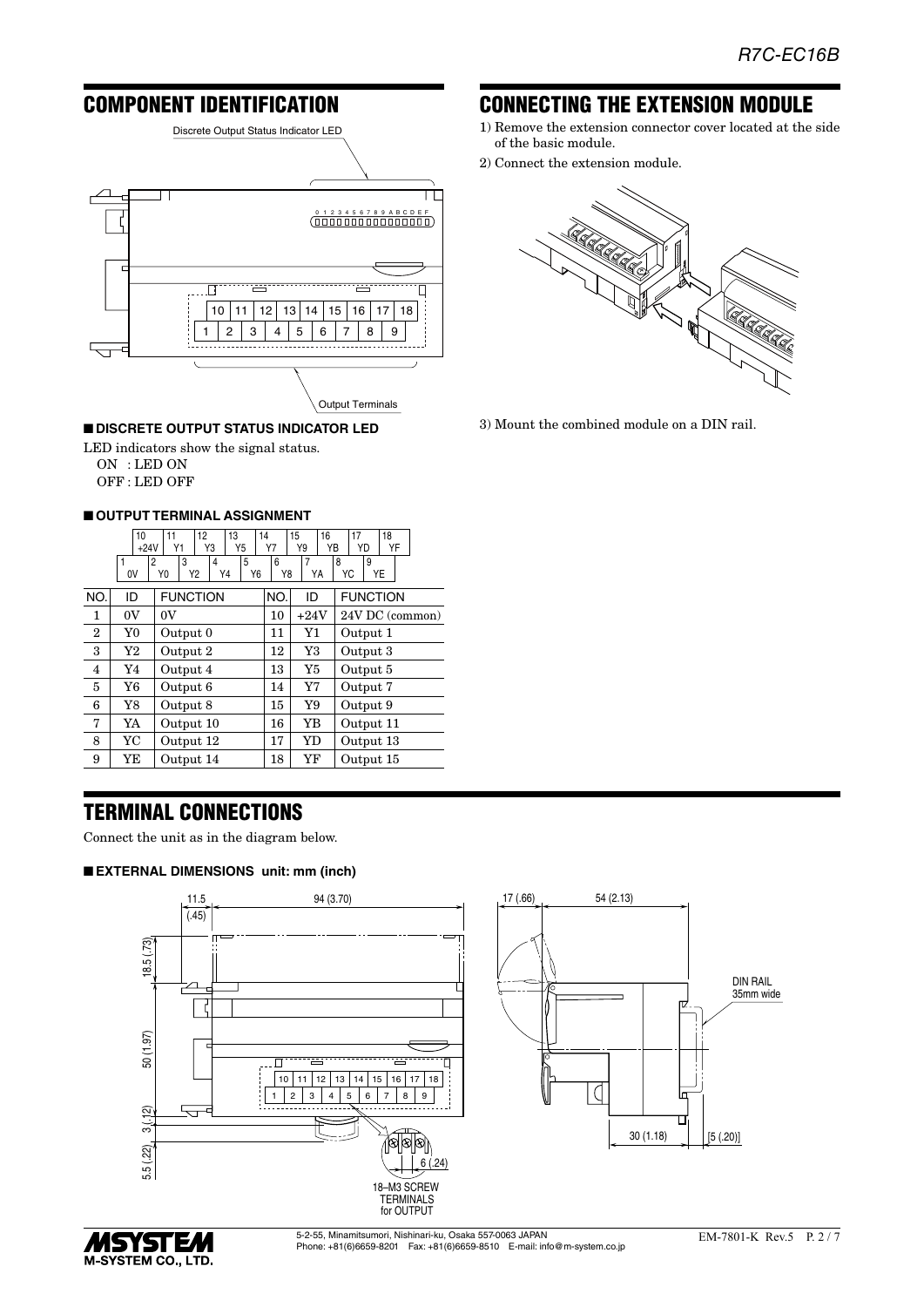#### ■ **CONNECTION DIAGRAM**



## WIRING INSTRUCTIONS

■ **SCREW TERMINAL** 

Torque: 0.5 N·m

#### ■ **SOLDERLESS TERMINAL**

Refer to the drawing below for recommended ring tongue terminal size. Spade tongue type is also applicable. Applicable wire size:  $0.25$  to  $1.65$  mm<sup>2</sup> (AWG 22 to 16) Recommended manufacturer: Japan Solderless Terminal MFG. Co., Ltd, Nichifu Co., Ltd



#### ■ Output Connection Example



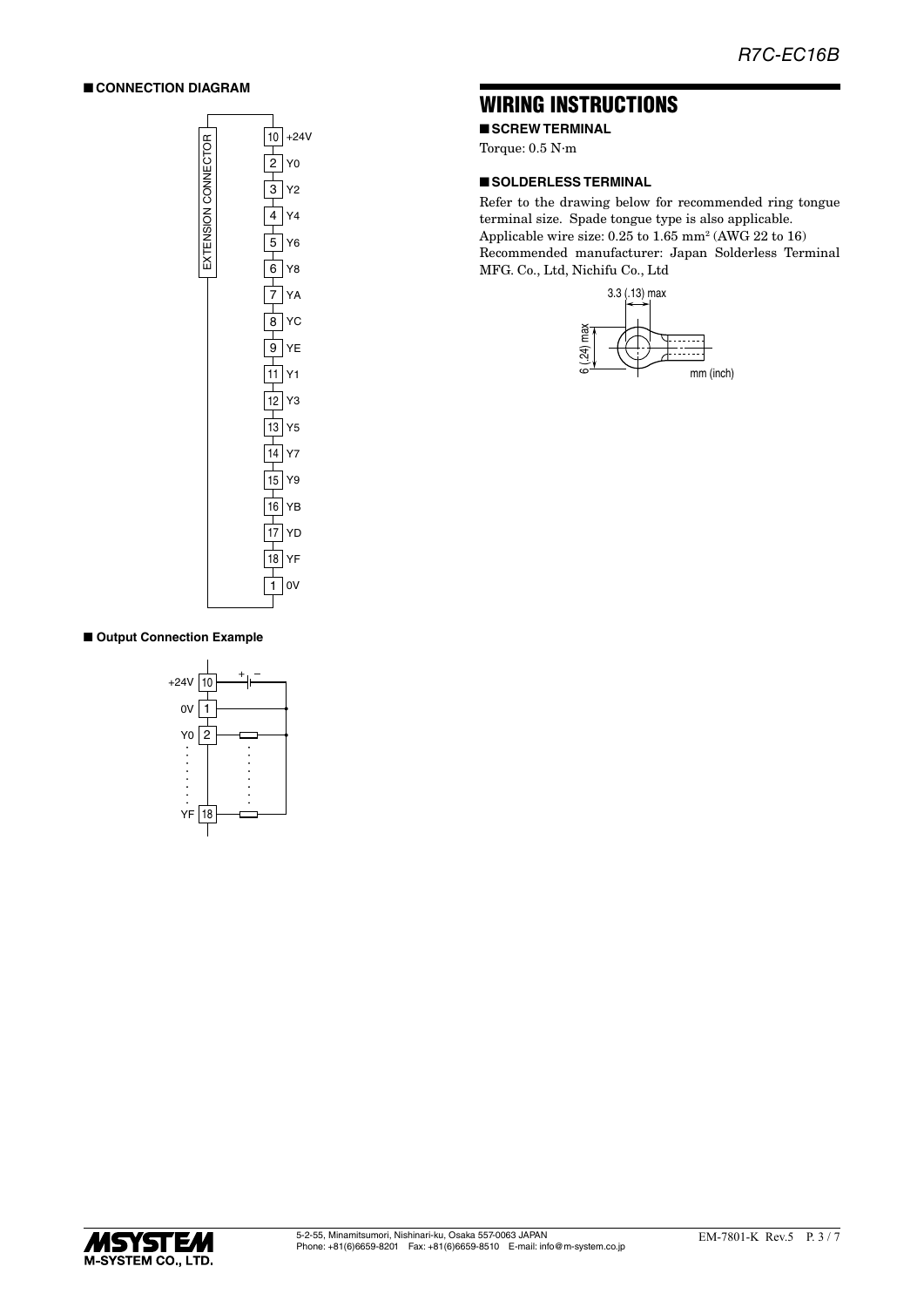## CONFORMITY WITH CE MARKING

#### ■ **CE MARKING**

CE marking requires to integrate safety regulations existed in each country in EU territory and to secure smooth distribution of products of which safety is guaranteed. It is mandatory by law that products distributed and sold in EU territory to have CE mark which shows that the product conforms with the requirements of EU Directive. Each EU Directive describes the scope of apparatuses to which that EU Directive is applied. M-System's R7C must conform with EMC Directive.

Each Directive states only basic requirements. In order to mark the CE on an assembled machinery equipment, its manufacturer needs to check the overall conformity with Directives applicable to it.

#### ■ **WARNINGS AND CAUTIONS WHEN INSTALLING THE R7C**

The R7C needs to be installed in a control panel. This is effective not only to ensure general safety but also to contain noise emissions by the R7C inside the control panel. We conduct a series of testing to see that the product conforms to EMC Directive while it is installed in the control panel.

Warning and cautions when installing R7C are stated below.

- Use control panels with an internal panel plate, both made of metal, when installing the R7C.
- Make sure to adequately ground the control panel and the internal panel plate with a thick cable to maintain low impedance at high frequency.
- Use shielded cables for the signals taken out of the control panel.
- Choose a thick and short cable to ground the FG terminal of the R7C module to the internal panel plate of the control panel. Note: If electromagnetic radiation disturbance increases by grounding the FG terminal, remove the grounding.
- When painting the internal plate of the control panel, apply masking to expose metal surface to secure conductivity at the sections where the following parts are attached:
	- Bolts attaching the internal panel to the control panel
	- Ground for the FG of the R7C module
	- Earth clamp on the shielded cable
- Noise emissions inside the control panel might leak through its openings. Design them as small as possible. Recommended diameter is 10 cm or less.

#### **Supplement:**

Additional measures may be taken depending upon actual installation sites. These points of cautions are illustrated in the next page.

- Prevent noise leakage by wrapping cables using shield covers, shield tubes and flexible conduits etc. if noise leaks through the cable outlet.
- Use an electromagnetic shield gasket and block up the gap between the control panel cabinet and its cover, if noise leaks through it.
- Connecting the internal panel plate and the cover of the control panel to the main cabinet using an earth strap may be effective to strengthen the grounding.
- Electromagnetically shielded control panel cabinet is effective for shielding.

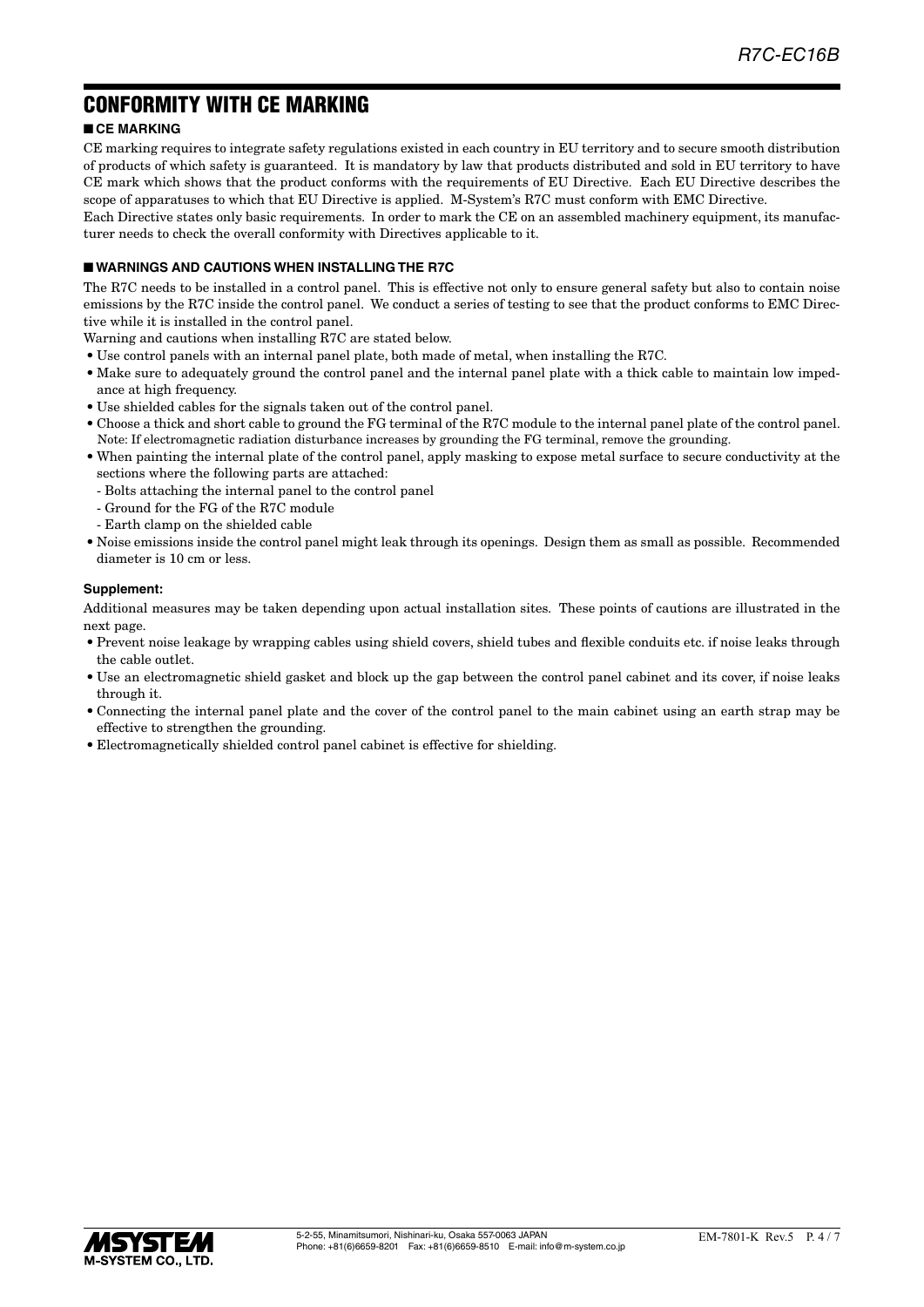**• Points of cautions applicable when installing the R7C Series**



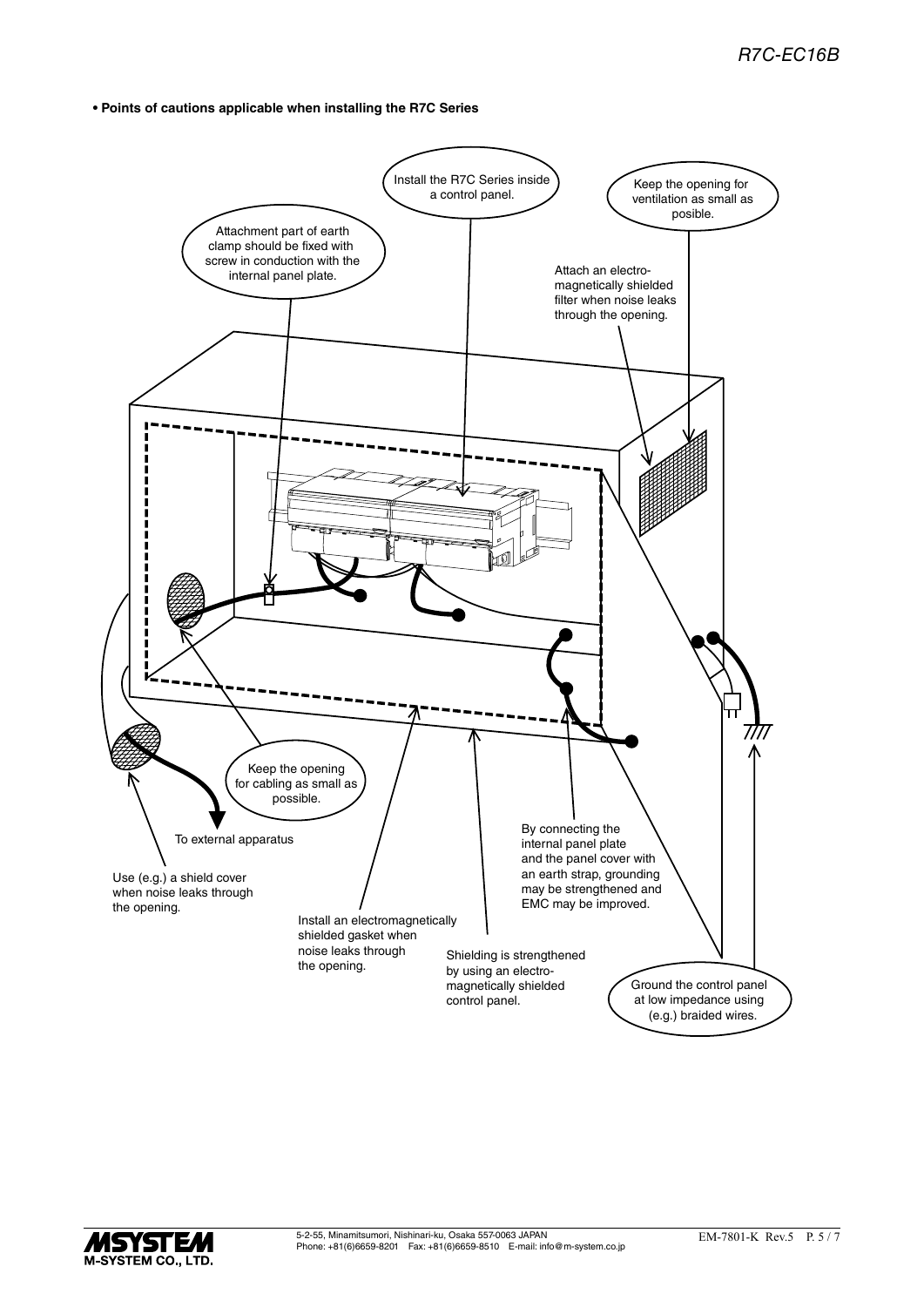#### ■ **WARNINGS AND CAUTIONS WHEN LAYING CABLES**

Signal cables connected to the R7C contain high-frequency components. Since these cables has the same effect as an antenna, they emit these high-frequency components to the external space as noise or overlaps noise from the external space on themselves.

Cables with shielding should be used for the signal line due to the above reason.

EMC conformance test is conducted in the condition that shielded cables and earth clamps are used with the R7C.

- Warning and cautions when laying cables are stated below. These points of cautions are illustrated in the next page.
- Use shielded cables for those signal cables installed out of the control panel and for thermocouple and RTD extension wires.
- All the network cables connected to R7C should be shielded.
- Use exclusively designed cables for the CC-Link.
- Expose the shield at a part of the cable cover, clip it with an earth clamp, and ground it to the internal panel of the control panel. A drain wire connected to the panel in a pig-tail form cannot maintain low impedance against high-frequency noise, thus grounding (noise shielding) in this form will not be effective.

#### **Supplement:**

Additional measures may be taken depending upon actual installation sites. These points of cautions are illustrated in the next page.

- Keep cables as short as possible. It prevents noise emissions from the cables and noise overlapping to the cables.
- Attach a ferrite core to reduce noise impact to the signal cables susceptible to the noise. Ferrite core can be attached close to the cable outlet of the control panel or close to the I/O terminal or connector, whichever is more effective. Also, the impact might be reduced by winding the cable around the ferrite core for extra turns or attaching multiple ferrite cores.
- Keep cables which are easily affected by noise away from those which can be a noise source.



In the following are examples of effective ways to lay cables separately:

- Keeping physical distance (farther than 20 cm from motor drive cables, farther than 10 cm for other groups).
- Dividing off by a grounded metal plate
- Grouping into separate grounded metal pipes or cable shields.

Wires on each side of a filter should not be too close to each other. Noise could ride onto the other side of cable. Extra attention needs to be paid at the following parts.

- Noise filter that is enclosed in power cables.
- Ferrite core that is attached to signal cables.
- Noise limiting circuit (surge quenching circuit, transient absorber circuit, etc.) that is enclosed in signal cables.